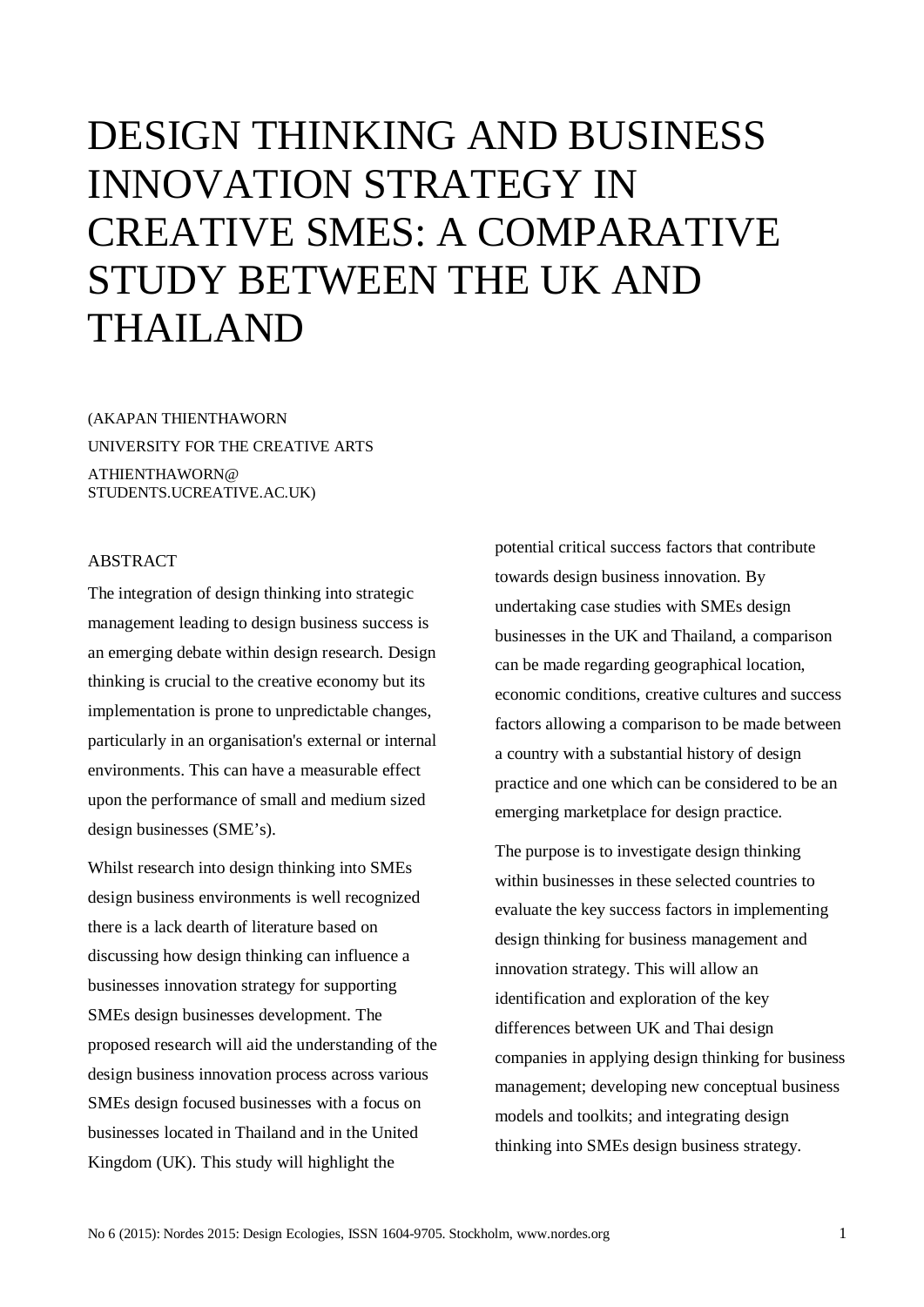Mixed research methods have been employed to explore the core research questions which include case studies, semi-structured interviews and questionnaires. These were undertaken with a range of stakeholders within design associations and agencies, which conform to the UK classification of SMEs (i.e. between 5 and 249 employees). The research aims to explore and evaluate how and why design businesses implement development processes and the apply design thinking methods within a broader business context.

As such, the research will focus on identifying design thinking as a cross-disciplinary process and will evaluate how it can be implemented between the design and business environments as well as exploring the key success factors. Through this research it is anticipated that an appropriate management innovation strategy will be identified that can be used in SMEs design businesses, especially in Thailand, to gain sustainable competitive advantages to company and client.

## **INTRODUCTION**

High potential returns from rising design's awareness with SMEs have been evidenced by Design Council and other international policy organisations in the UK. Wherever committed design managers provide benefits for larger companies, commonly shortage a strategic approach of smaller companies to design within management, related process of design for development of products or services, along with the self-reliance and experience to command professional designers. According to Design Council (2009), survey of 1,500 UK firms towards 'Design in Britain' has been accomplished by Design Council. This survey is dating back twenty years as a longitudinal survey. Over the period of three-year meanwhile the previous surveys, the value firms positioned on design increased meaningfully.

One of key sectors within the creative economy development in Thailand is identified as SMEs of design and creative businesses. Various management systems such as applying relevant laws and hiring permanent employees have to be competed among

SMEs entrepreneurs. The use of design in Thai SMEs and the significance of design are demonstrated by a study by TCDC entitled "Roles of Design toward Thai Business" (Chokchainirun 2008). The report indicated that in developing design business, difficulties, challenges and suggestions were found. Most business owners have inadequate understanding in using design in their corporate. It can be implied that the study must be additional developed to lead them consider that their growth rate can be influenced by applying design in business, along with their rivalry capability and their long-term profit.

The organisation can ensure its sustenance in competitive markets by applying the incorporation of management and design. Design must not be regarded as a whole but just a source of innovation in new products and can be a decisive contribution. Design should be an important part of the business strategies implying some respect in minds of business people towards the creative disciplines (Brown 2008; Brown 2009; Lockwood 2009; Martin 2009; Verganti 2009). It has a crucial role in diverse management levels operational, business or corporate. It is required to critically analyse the participative role of Design Thinking for the organisational culture and at the same time, identifying inventiveness at various management levels.

In order to implant design thinking into external and internal projects of the organisation, collaboration and design integration must be incorporated together. This research holds much significance as it will explore the way of conceiving of firms and their customers (SMEs) and interpret design thinking which is reliant on the reasons and ways of attitude, encouragement, point of view, methodologies, approaches and instruments. It will also scrutinise which products, communication and services evolve from the perceptions of design relationships, SMEs and design agencies.

The basic purpose of this study is to examine the present issues confronting SMEs design business concerning their implementation of design thinking to improve theoretical business standards and toolkits required for the SMEs. The aforementioned development would be achieved through the following points:

- Examination of design thinking inside SMEs design corporations in the UK and Thailand.
- Evaluation of the major success features in consuming design thinking for a modern plan or scheme for business administration.
- Identification of the variation and dissimilarities between the UK and Thai design corporations, regarding the application for business administration plan.
- Development of fresh and innovative theoretical business models and toolkits combined with the design thinking into SMEs design business scheme.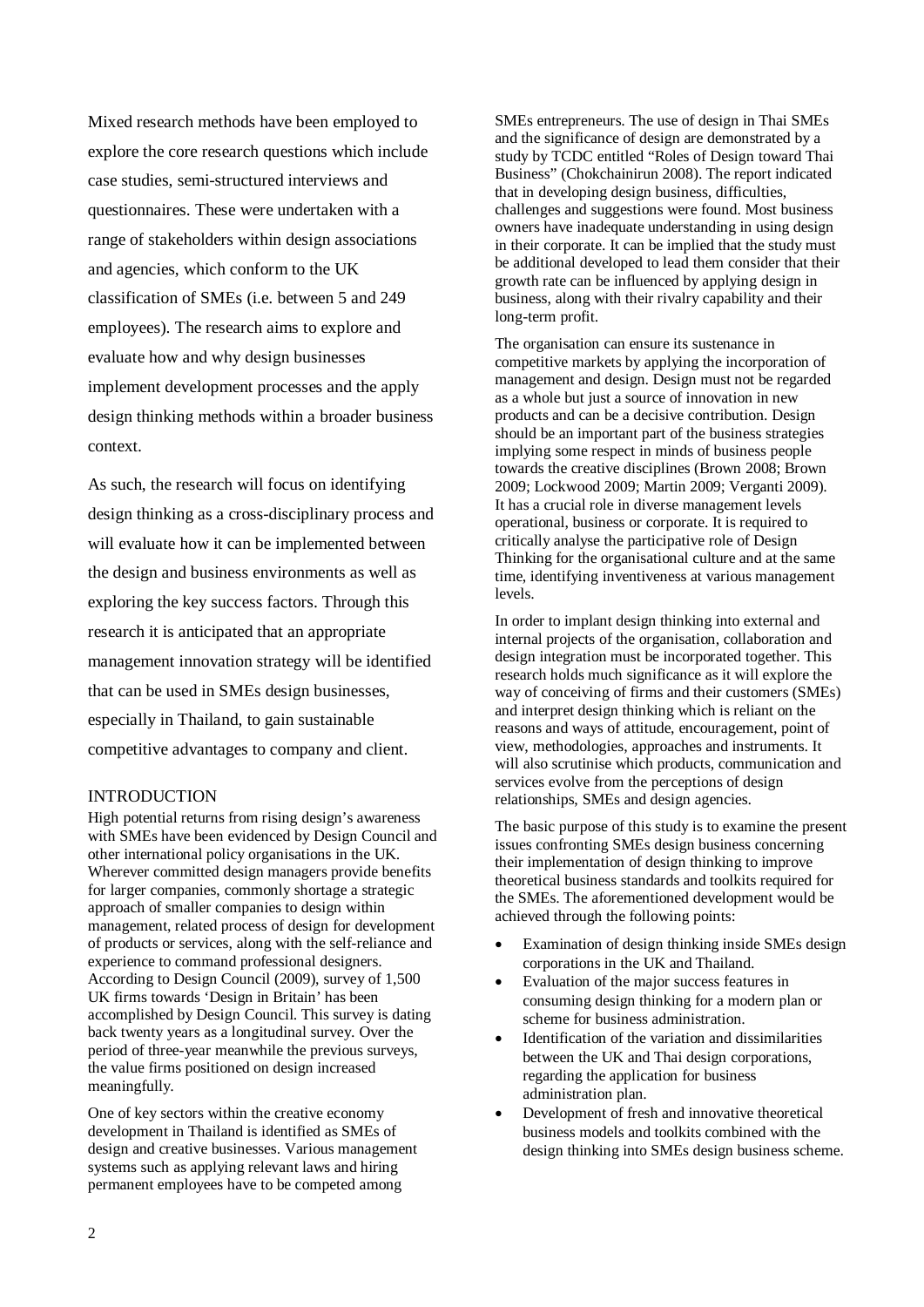# METHODOLOGY

To meet the aims and intentions of this study, productive and profound information is required. The basic purpose of this requirement is to figure out the recent practices of employing design thinking inside SMEs design corporations. To investigate the chief research interrogations and aims, a research procedure is utilised which involves (Yin 2009):

- Recognition of research technique
- Training regarding designing
- Formulation to gather case study proofs
- Examining case study proofs
- Coverage of case studies

A qualitative research methodology is employed to explore the main research questions and included semistructured interviews based upon the framework. These interviews informed practical evidence of their influence and various perspectives upon design business development. Design agencies were chosen to participate in the research and contributed their business strategies at different management levels for a multiple case studies enquiry. They represent the successful design companies with design thinking experiences in their organisational structures.



Figure 1: Conceptual framework methodology

## SELECTION OF CASE STUDIES

The national design associations' representatives that were selected in the SMEs business supporting programs were UK Design Council and Thailand Creative & Design Centre (TCDC). The judgement sampling theory (Collins 2010) was used to select design agencies through questionnaires that would be the specific case study. As the criteria was on the basis of 'design of the year' taken from 'Design' magazine that has a specialty in creative business consultancy.

The 'Design Excellence Award (DEmark)' was used to select the creative SMEs' interviewees in Thailand. Besides, 'Thai Creative Awards' were also used for this with the support of the Thai government. Likewise, agencies in the UK were chosen on the basis of Top 100 UK Design Week and Design Business Association (DBA).

A significant part of creative business development is multi-disciplinary design. Those creative agencies that considered multi-disciplinary design team were taken as an important part of the study with respect to the application of business strategies relevant to SMEs design business development.

# INTERVIEW ANALYSIS

There are three categories in which the case study question was divided: 1) design and business strategy 2) Factors of success and 3) implementation. A thematic analysis was done to analyse the research data using theoretical codes in order combine the features that result from the data of the interview and literary concepts. Thematic analysis is the right way as it gives detailed and rich data accounts related to epistemological and theoretical approach. There are no limits in thematic analysis and hence a researcher can easily get important themes out of complicated data.

#### Q1: DESIGN & BUSINESS STRATEGY

The analysis of the design and business strategies adopted by the organisations is critical as it influences the identification of the most vital elements that influence the integration and consequent adoption of design within the organisation's strategy and operational roles across all the departments. Through the analysis, the study sought to provide a cross-case analysis of the major elements highlighted within the case studies and identified as the main themes and key aspects guiding the integration of design within the organisational process.

# Q2: SUCCESS FACTORS

The case studies utilised their individual success factors, which were identified as being similar among the case studies, while other were identified being different. It provides an analysis of culture embedding, existent challenges, possible solutions, winning mindset, entertaining aspect and commercials returns on investments experienced by the organisation through the provision of various awards.

| UK1          | UK2                | UK3                              | U <sub>K4</sub>     |
|--------------|--------------------|----------------------------------|---------------------|
| Return on    | Organisational     | Achieve                          | Organisational      |
| Investment   | Culture            | Expectation                      | Change              |
| Employees    | Winning<br>Mindset | Effective<br>Service<br>Delivery | Design<br>Effective |
| Entertaining | Commercial         | Technical                        | Emotional           |
|              | Returns            | Underpinning                     | Gratification       |

Table 1: The success factors highlighted by UK companies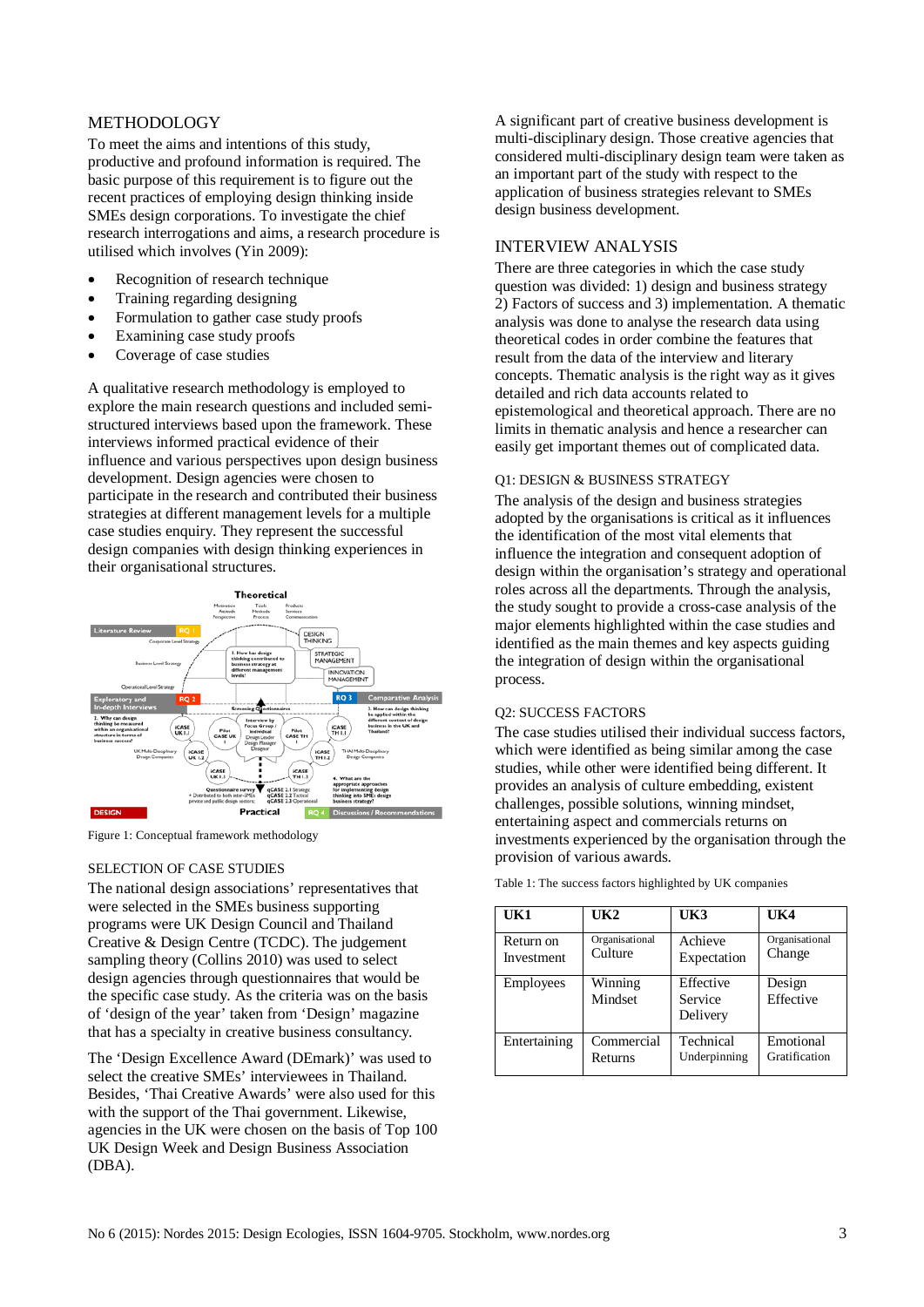Table 2: The success factors highlighted by Thai companies

| TH <sub>1</sub>              | TH <sub>2</sub>                             | TH <sub>3</sub>  | TH <sub>4</sub>          |
|------------------------------|---------------------------------------------|------------------|--------------------------|
| <b>Success</b><br>Case Study | Sincerity<br>(User-<br>centred<br>Approach) | True<br>Identity | Satisfy and<br>Happiness |
| <b>CRB</b>                   | Love in the                                 | No Leader        | Human                    |
| Thinking                     | Profession                                  |                  | Resource                 |
| Getting                      | Brand                                       | Client's         | Self-manage              |
| Awards                       | Health                                      | Trust            |                          |

## Q3: IMPLEMENTATION

The implementation aspect of the design process is identified as a vital element within all the case studies reviewed. The development of an interactive organisational environment is considered vital as it influences the development of a highly involved organisation. This is realised through the development of an understanding that all the individuals within the organisation are considered vital and relevant to the operational processes. This has influenced increased involvement of the employees in the creative process, which influences the development of innovations that seek to meet the client needs and sets the organisation apart from the existent competitors.

# CROSS CASE ANALYSIS

The study provides an analysis of the existent similarities and differences pertaining to the eight (8) case studies analysed relating to UK, and Thailand firms and the adoption processes incorporated pertaining to design thinking in SMEs. The themes emerging from all the case studies include leadership, organisational communication, teamwork, communication processes, involved decision-making and job training for the employees.



Figure 1: Example of UK case study analysis



Figure 3: Example of Thai case study analysis

#### DESIGN LEADERSHIP

Design leadership refers to the increased management involvement in the development of solutions pertaining to design problems identified within the organisation through the integration of human-focused strategies. In the analysis of the eight case studies, management involvement within the design thinking processes was identified as being paramount and was incorporated within all the organisational processes. This necessitates the development of a detailed understanding of leadership together with the different types of leadership that may be integrated within the organisation and their impact upon the organisation's operational processes.

# DESIGN THINKING

All the case studies reviewed espouse that design thinking identifies a vital element within the organisation as it influences the development and growth of the organisation's creative and innovative capacity, which influences the development of a competitive advantage to the organisation within the market thus developing into an industry leader. They maintains that through the integration of design thinking within the organisation roles, the organisation is able to influence the development of innovative solutions pertaining to the organisation's services. This identifies design thinking as an organisational tool that influences the development of creative decisions, which may be integrated within the organisational processes to enhance the existent creativity levels.

## DESIGN SERVICE

Through design service, organisations are able to identify the existent needs within the market. The identification of the existent needs is vital for business growth as it influences the development of an effective market analysis, which influences the identification of not only the existent client needs, but also the potential clients as the analysis integrates an overview of the entire market. The integration of a market analysis influences the design process as it enhances the identification of the existent needs and consequent utilisation of the design process in the development of viable innovations that meet the stipulated needs. All the organisations analysed within the case study identify the paramount importance of design service as it